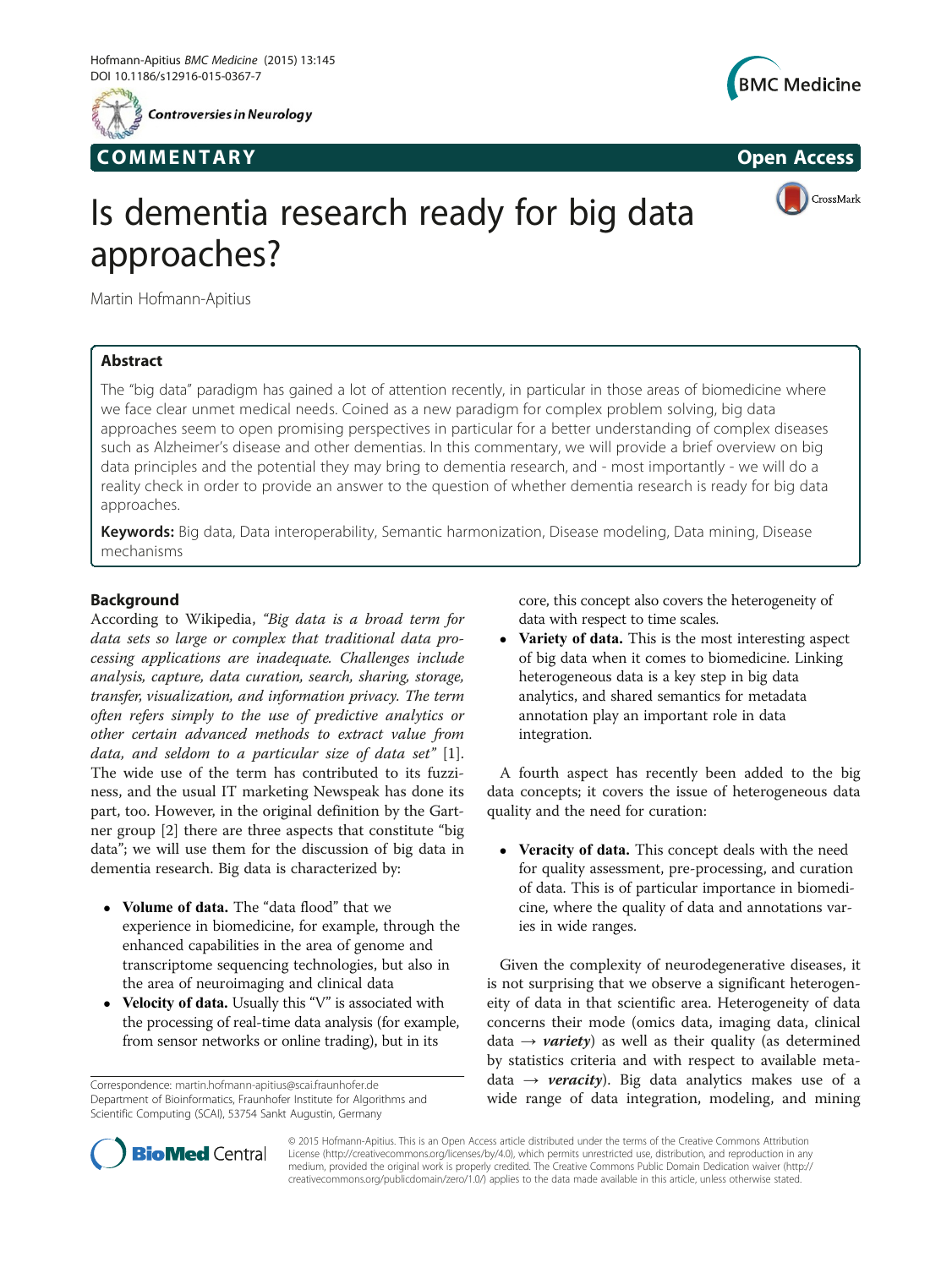strategies in order to understand and predict systems behavior in complex systems. The expectations on complex problem solving capabilities that come with big data approaches are high in the research community working on dementia. As a first big data challenge in Alzheimer's research, the DREAM challenge has been launched recently [\[3](#page-2-0)].

### Promising advances, but a reality check is needed

Big data approaches differ substantially from established biostatistics approaches. Whereas biostatisticians try to keep the number of variables low and put great effort into controlling the experiment, big data analytics accepts as a fundamental premise the heterogeneity of data with respect to both quality and type. Big data approaches try to understand complex systems and try to overcome problems with lacking data by a virtuosic combination of data, knowledge, and imputation of missing values. Interoperability of data and knowledge is key to big data approaches and, therefore, shared semantics (for example, controlled vocabularies; ontologies) play a crucial role not only for metadata annotation, but also for data integration and information extraction procedures. In dementia research, we deal with a wide range of data coming from different levels: omics technologies produce large amounts of quantitative data (such as gene expression data) or qualitative data (for example, single nucleotide polymorphism, SNP, data); neuroimaging generates huge amounts of imaging data that require complex image analysis workflows to extract features from images that can be used in integrative modeling and mining approaches. Dementia research is therefore inherently multi-modal (having different modes of data acquisition) and multi-scalar (ranging from the molecular scale (omics) to the organism (neuroimaging; clinical and cognitive data) and population scales (epidemiological data)).

A reality check of the current situation in dementia with respect to the adoption of big data principles leads us to the DREAM challenge, the first data analytics challenge in the area of research on Alzheimer's disease [\[3](#page-2-0)]. The tasks in this challenge were highly relevant for current Alzheimer's research, but not too complex and aimed at identifying those features that were informative for the prediction of "cognitive scores 24 months after initial assessment" (subchallenge 1); to "predict the set of cognitively normal individuals whose biomarkers are suggestive of amyloid perturbation" (subchallenge 2); and to "classify individuals into diagnostic groups using MR images" (subchallenge 3).

The data sets made available for the DREAM challenge did not bring along the challenge to harmonize and curate them across different scales or modes of measurement. In that respect, the DREAM challenge on

Alzheimer's disease was not truly a big data challenge. It was rather a statistical quantitative data mining exercise without a decent biological context or knowledge component to integrate. However, attempts to collect and to centrally provision research data in the dementia arena (neuGrid4you [[4\]](#page-2-0); AETIONOMY [\[5](#page-2-0)]; Alzheimer's & Dementia knowledge resource [[6](#page-2-0)]) force us to pay much more attention to the most important V's: V(ariety) and V(eracity). Over the last three years, our team has spent considerable effort on the quality assessment and curation of all publicly available omics data in the area of neurodegenerative diseases. In order to represent the relevant knowledge in a computable form, we and other groups have generated models of disease [\[7](#page-2-0), [8\]](#page-3-0) that represent a good part of the knowledge about Alzheimer's and Parkinson's diseases and make this knowledge amenable for computer-based reasoning approaches [\[9](#page-3-0)]. Together with curated omics data and additional efforts on clinical data, these models form the basis for the most comprehensive knowledge base on neurodegenerative diseases, the AETIONOMY knowledge base [[10](#page-3-0)]. This knowledge base will support future big data approaches in dementia research by harmonized annotations across heterogeneous data sets and tight integration of disease models, literature-based knowledge, and primary experimental data. Other resources that are currently being built include the AMP AD partnership [[11](#page-3-0)]; a dedicated topic on big data in Alzheimer's research can be found on the website indicated in Ref. [[12](#page-3-0)].

## Future trends and emerging technologies

A spectrum of currently emerging technologies will add to the V(olume) of data relevant for dementia research: next-generation sequencing (NGS) and in particular RNAseq technologies will generate high-quality gene expression data; epigenetics studies in the dementia context will add an entire level of new information. Patientspecific iPS cells will be analyzed simultaneously for gene expression, epigenetics mechanisms, and proteomics (including pathway regulation). More data will also be generated at the clinical level: large observational studies (such as the Rhineland Study conducted by the German National Dementia Research Center [\[13\]](#page-3-0)) will produce huge amounts of clinical and imaging data. The interpretation of data generated at various different levels and including data that come from either cell and tissue cultures or animal models will require new approaches for integrative data analysis. Big data principles will therefore become even more relevant for integrative modeling and mining and any sort of "systems approach" in dementia research. The computable Alzheimer's disease model shown in Fig. [1](#page-2-0) (a model representing cause-and-effect relationships under disease conditions) captures and represents knowledge about disease processes in Alzheimer's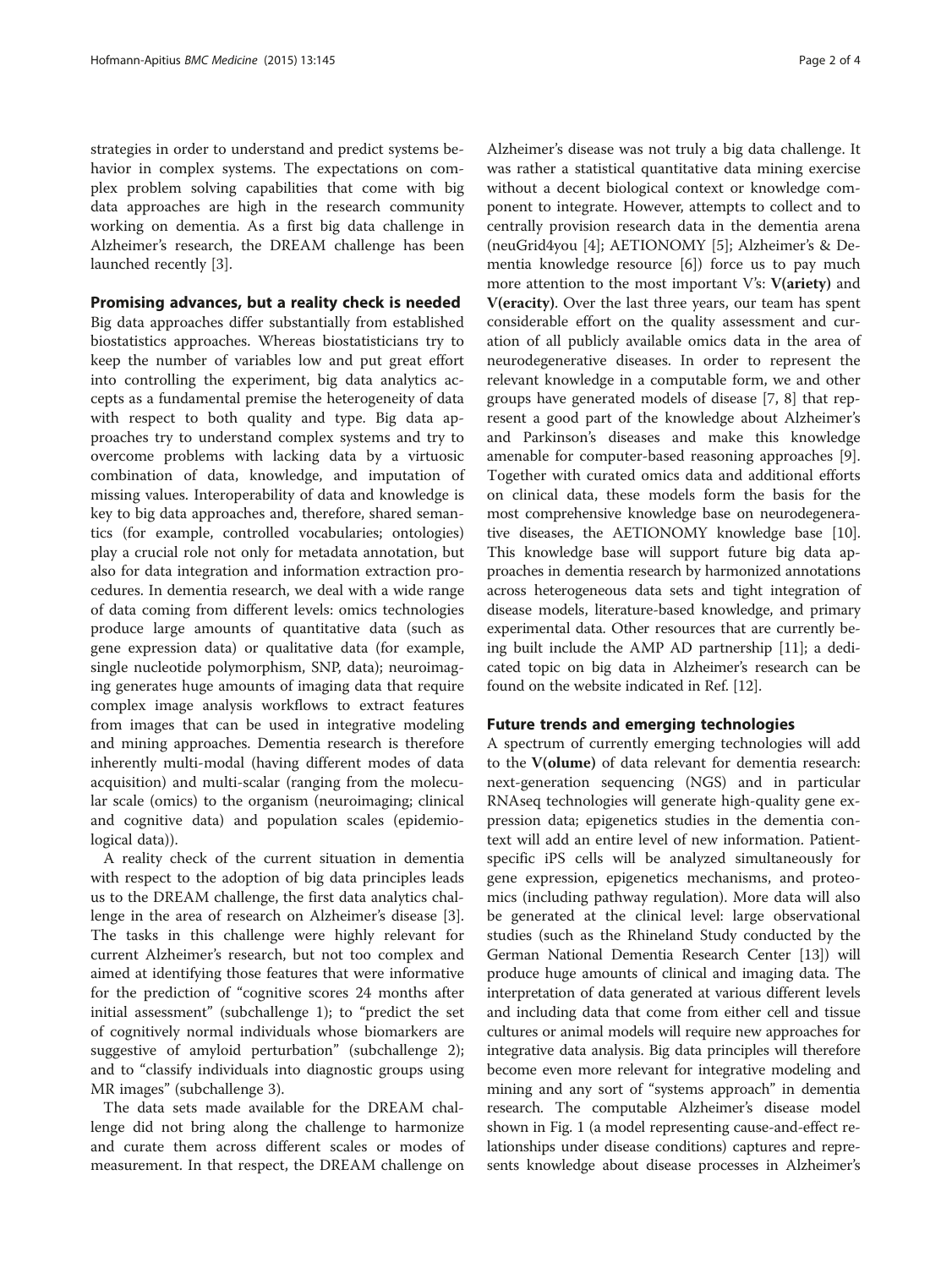<span id="page-2-0"></span>

disease and is ideally suited to support the enhanced interpretation of big data in the Alzheimer's research area.

# Conclusions

We can expect that, in the near future, data production at all levels - from the omics level to the clinical and population level - will increase with the same rate in dementia research that we can observe in other indication areas. The need for increased interoperability of data (and knowledge!) will simultaneously increase, and substantial effort will be required to cope not only with the rapid growth of data volume, but also with the notorious lack of interoperability of data, information, and knowledge. We will see more ambitious mining scenarios in big data challenges in the future, and there is no doubt: integrative modeling and mining approaches will come, and they will have a strong impact on dementia research.

#### Competing interests

The author declares that he has no competing interests.

#### Author's information

Martin Hofmann-Apitius is Professor of Applied Life Science Informatics, University of Bonn, Germany and Head of the Department of Bioinformatics, Fraunhofer Institute for Algorithms and Scientific Computing (SCAI), Sankt Augustin, Germany.

#### Received: 12 May 2015 Accepted: 13 May 2015 Published online: 22 June 2015

#### References

- 1. Wikipedia entry on big data. [http://en.wikipedia.org/wiki/Big\\_data.](http://en.wikipedia.org/wiki/Big_data) Accessed 4 May 2015.
- 2. Gartner Group IT glossary. [http://www.gartner.com/it-glossary/big-data.](http://www.gartner.com/it-glossary/big-data) Accessed 4 May 2015.
- 3. The Alzheimers Disease Big Data DREAM Challenge 1 website. <https://www.synapse.org/#!Synapse:syn2290704>. Accessed 4 May 2015.
- 4. N4U neuGRID for you expansion of neuGRID services and outreach to new user communities.<https://neugrid4you.eu/>. Accessed 4 May 2015.
- 5. Developing a "mechanism-based taxonomy" of Alzheimer's and Parkinson's Disease.<http://www.aetionomy.eu/>. Accessed 4 May 2015.
- 6. Alzheimer's Today The continuing symposium on Alzheimer's and dementia research, care, policy and education. [http://adjresourcenter.alzdem.com/.](http://adjresourcenter.alzdem.com/) Accessed 4 May 2015.
- 7. Kodamullil AT, Younesi E, Naz M, Bagewadi S, Hofmann-Apitius M. Computable cause-and-effect models of healthy and Alzheimer's disease states and their mechanistic differential analysis. Alzheimers Dement. 2015. doi:[10.1016/j.jalz.2015.02.006](http://dx.doi.org/10.1016/j.jalz.2015.02.006).